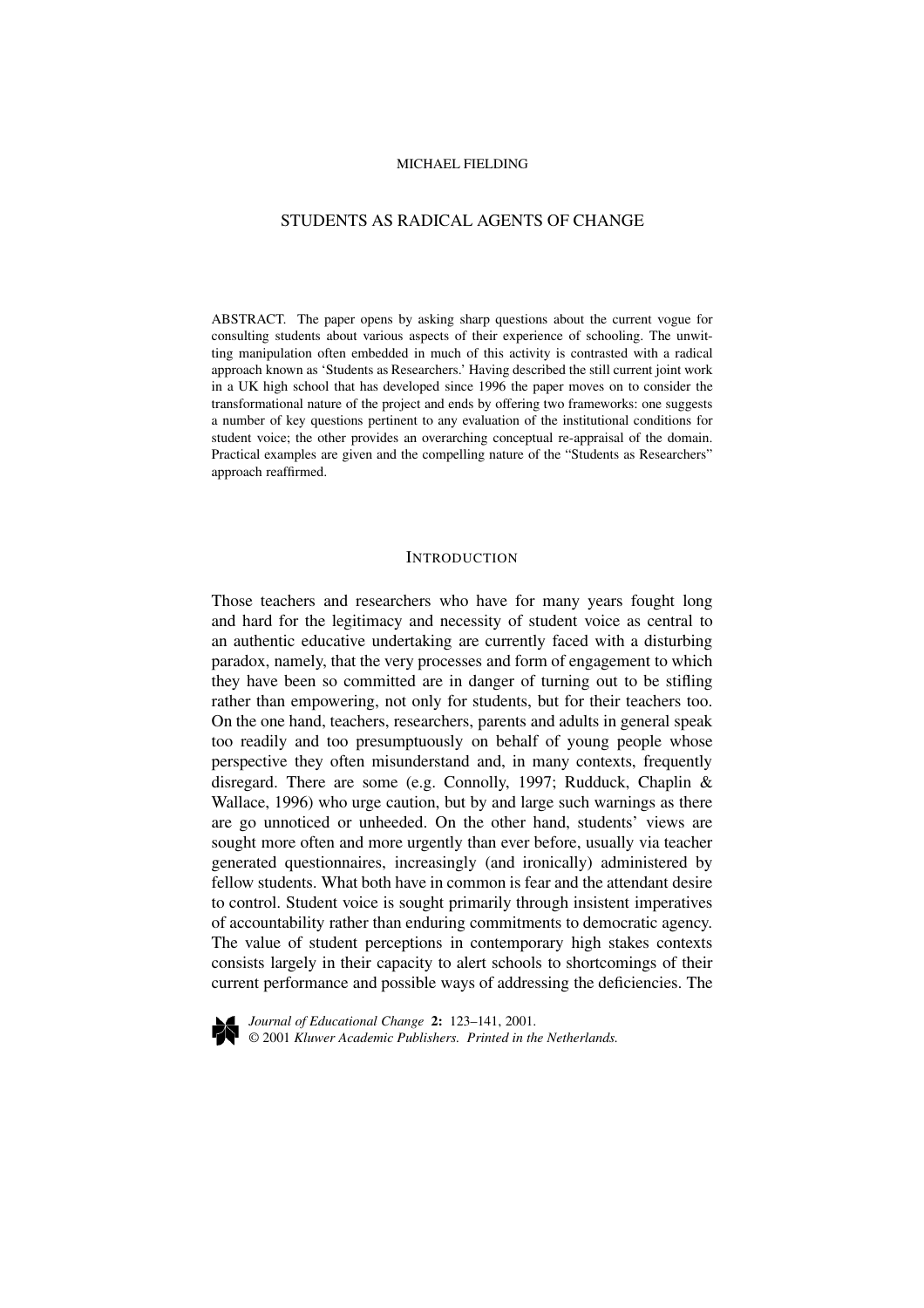cost of ignoring student perspectives that point to a significant area of professional concern could well turn out to have tangible consequences in an inspection report or public perception of the school's local and regional standing.

Of course, raising test scores and holding teachers accountable for increased productivity are not necessarily antithetical to a democratic project or other more widely conceived intentions. However, the pressures of a narrowly articulated agenda too often jeopardise an adequate realization of genuinely educative endeavour. Certainly, the underlying intellectual framework of school effectiveness cannot, by its very nature, accommodate the integrity of an approach that sees ends and means as necessarily interwoven (Fielding, 2000). And there lies the rub. If we are to avoid the dangers of developing increasingly sophisticated ways of involving students that, often unwittingly, end up betraying their interests, accommodating them to the status quo, and in a whole variety of ways reinforcing assumptions and approaches that are destructive of anything that could be considered remotely empowering, then we have to explore approaches that have different starting points and quite different dispositions and intentions.

The work described in this paper is rooted in just such an attempt: it argues for a transformative, 'transversal' approach in which the voices of students, teachers and significant others involved in the process of education construct ways of working that are emancipatory in both process and outcome. I have argued elsewhere for the resilience and persuasiveness of its intellectual roots in the field of social science research (Fielding, 1998), drawing in particular on feminist researchers like Linda Alcoff (Alcoff, 1991/2) and Beth Humphries (Humphries, 1994) and on the enduring work of Yvonna Lincoln (Lincoln, 1993; 1995). What I wish to do here is provide concrete instantiation of its practical and theoretical resonance in a collaborative research and development project between Sharnbrook Upper School & Community College, a Bedfordshire Upper School (High School) serving students between the ages of 13 and 18, and myself over a period of three years. $<sup>1</sup>$ </sup>

#### THE *STUDENTS AS RESEARCHERS* PROJECT

#### *Year 1 (1996–1997)*

What came to be known as the *Students as Researchers* project began life in November 1996 as part of Sharnbrook Upper School's participation in the IQEA (Improving the Quality of Education for All) school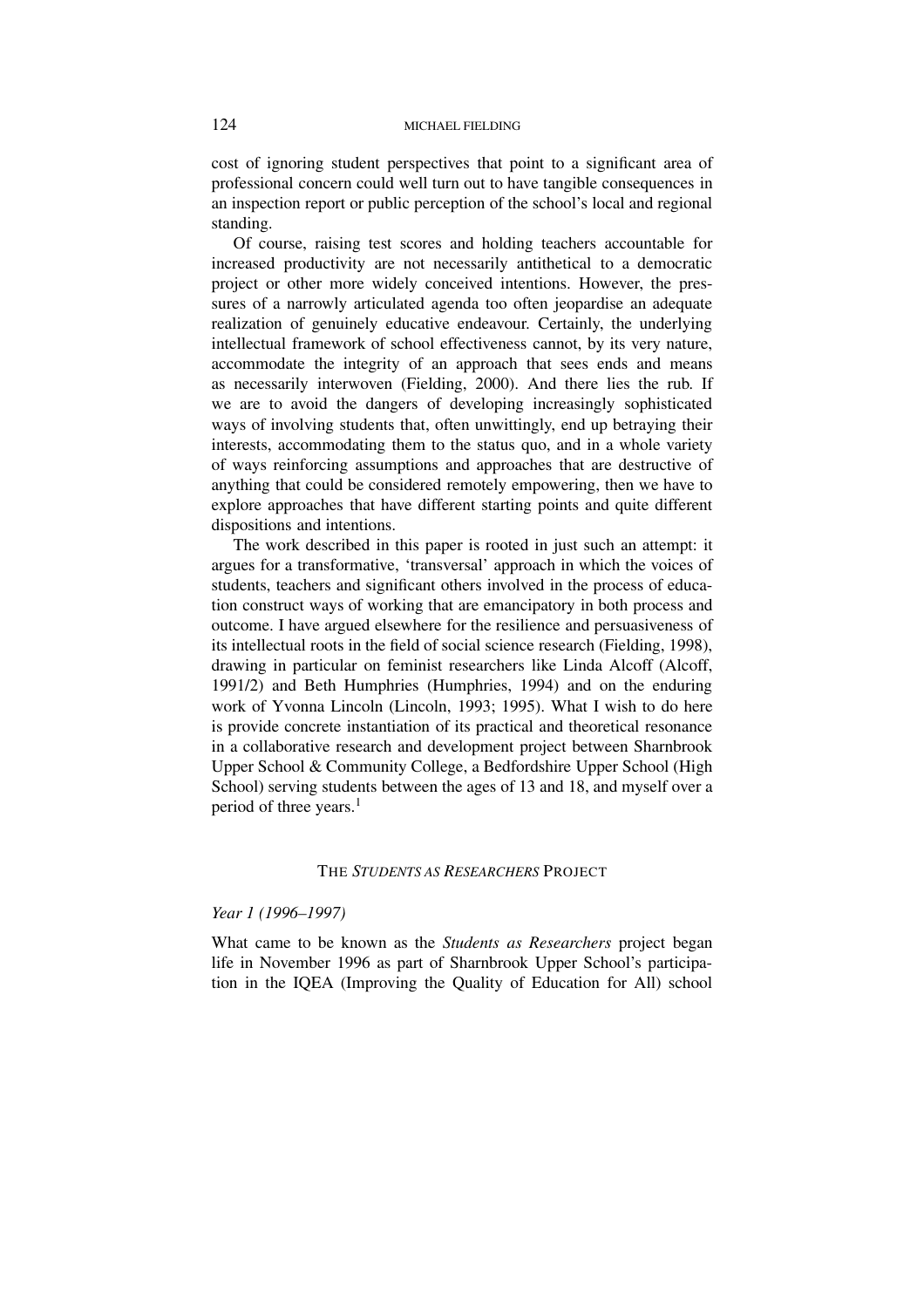improvement initiative based at the University of Cambridge School of Education. Sharnbrook had been part of IQEA for some time and had a long-established tradition of teacher research and evaluation. It also had a strong tradition of student involvement that included year and school councils, student led action teams trained in peer counselling, student representation on the governing body and a number of other initiatives such as student curriculum evaluation groups that participated in departmental unit and course reviews in some curriculum areas.

In the winter term of the first year a small group of staff began to look in a concerted way at the issue of student involvement in the life of the school and, more particularly, at the issue of student voice. As the IQEA link person I brought to the enquiry a background of experience and interest in issues of student involvement. We<sup>2</sup> made the decision to form a group of students of mixed age and gender and a range of attainment who, together with three members of staff in support roles, would be trained in research and evidence gathering techniques as well as establishing a shared understanding of the values, dispositions and commitments which would make partnership between students and staff both real and demanding. *Students as Researchers* was to be an initiative in which students themselves identified issues they saw as important in their daily experience of schooling and, with the support of staff in facilitating and enabling roles, gathered data, made meaning together and put forward subsequent recommendations for change shared with their fellow students, with staff and with the governing body of the school. As such it was a quantum leap, not only from traditional approaches to student involvement such as student councils and peer-led learning, but also from the engagement of students in staff-led action research which was by then an established feature of Sharnbrook's professional culture. Here the location of power, perspective and energizing dynamic was to rest primarily in the collective control of the students themselves.

We studied what little literature we could find related to our initial intentions. Whilst in a number of significant respects very different from the approach we wished to take, we found the work of Nieto (Nieto, 1994), Rudduck (Rudduck et al., 1996) and Suzanne Soo-Hoo (Soo-Hoo, 1993) very helpful. Closest and most resonant with our aspirations was the 'Students as Evaluators' initiative pioneered by Campbell et al. (1994) which worked in ways that seemed to us to be more overtly empowering of the students involved, less heavily dependent on university or third party engagement and potentially more congenial to incorporation within the structures and cultures of daily life within the state school system. We also drew on my own experience of innovative student involvement in the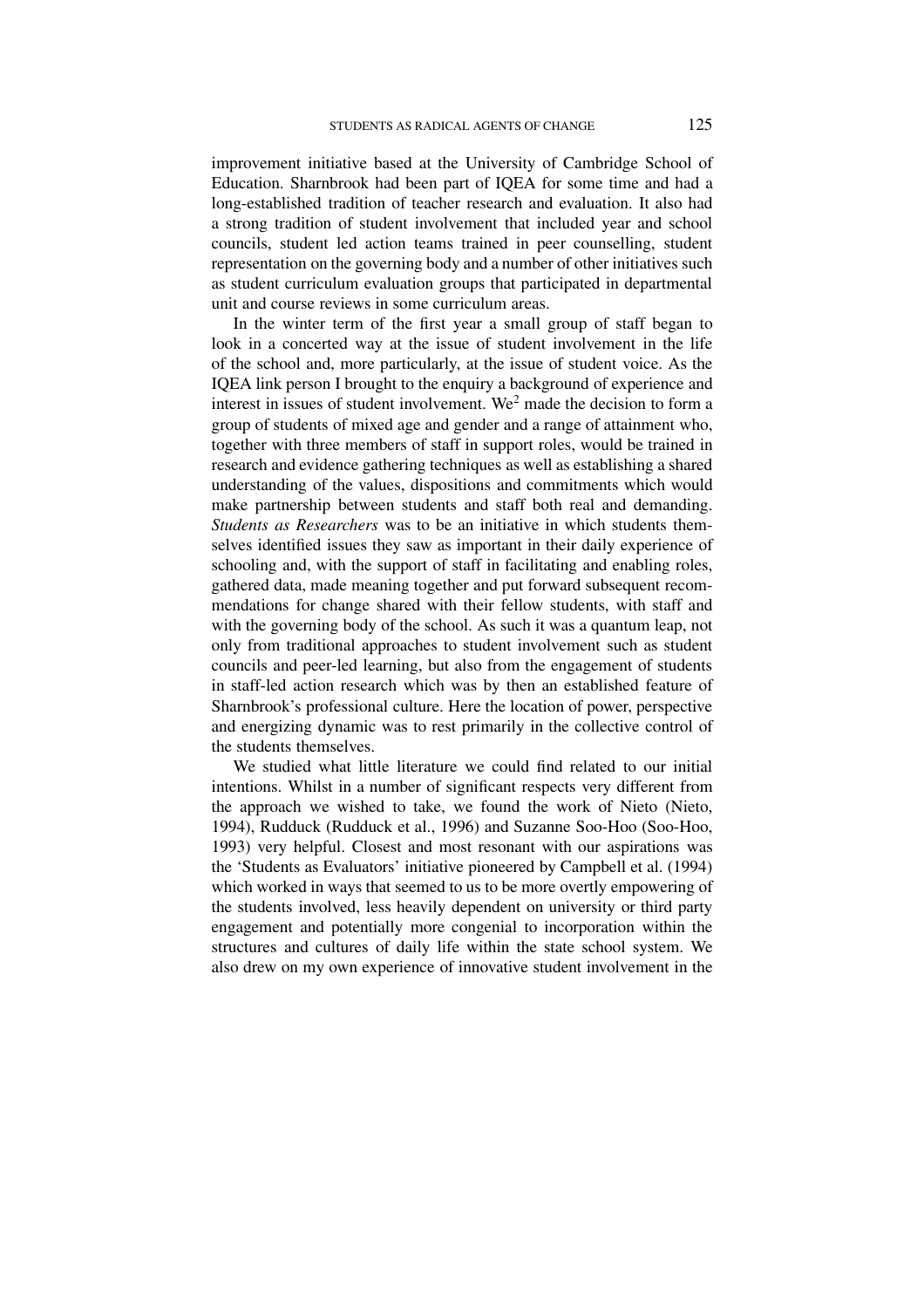UK in the mid 1980s (Fielding, 1989) and on the rich history of student engagement characteristic of Sharnbrook's ethos and identity.

We took considerable care, both at the start of the initiative and at subsequent regular intervals, not just to inform staff what we were trying to do but draw on any existing experience and enthusiasm which might help us in our work. Our approach was intended to be open and dialogic, not merely managed and informative.<sup>3</sup>

Our first cohort consisted of fifteen students ranging from Year 9 (aged 13 years) to Year 13 (aged 17 years). Prior to those students and the three supporting members of staff coming away for a day's training at the university I ran an introductory session in which we began to explore what it was we were trying to do and how we might go about it. It quickly became evident that the sophistication and insight of the students was substantial, that their concerns and aspirations mirrored those expressed by staff and that the issues they wished to explore included matters of profound significance, both to themselves and to their teachers. As well as providing grounding in a number of key issues in the conduct of school based research, the training day itself offered a further opportunity to explore intentions, establish priorities and, most important of all, work towards a shared understanding of the principles and values which were to underpin the work of the group.

The group decided to explore three topics – student voice, student experience of trainee teachers and the school's assessment and profiling system. With the support of a member of staff over the ensuing two months, they gathered data in a variety of ways and occasionally met as a whole group for further sessions either to support each other's workin-progress or to have further external support with data analysis and the presentation of findings. Each group produced a report setting out their research intentions, outlining their methodology, presenting their data and its analysis, and offering recommendations for future action. The reports were presented by the students themselves at a range of different forums including parents' evenings, governing body meetings, student council meetings, internal TV broadcasts to tutor groups, staff meetings and also to special interest groups who had a particular stake in the area that had been researched.

In two of the research areas the recommendations had substantial and immediate impact: the school's assessment and profiling system has changed in ways which explicitly acknowledged the *Students as Researchers* work; and members of the school council now have an entitlement to a range of training and support which acknowledges the demanding nature of their role. The recommendations of the group looking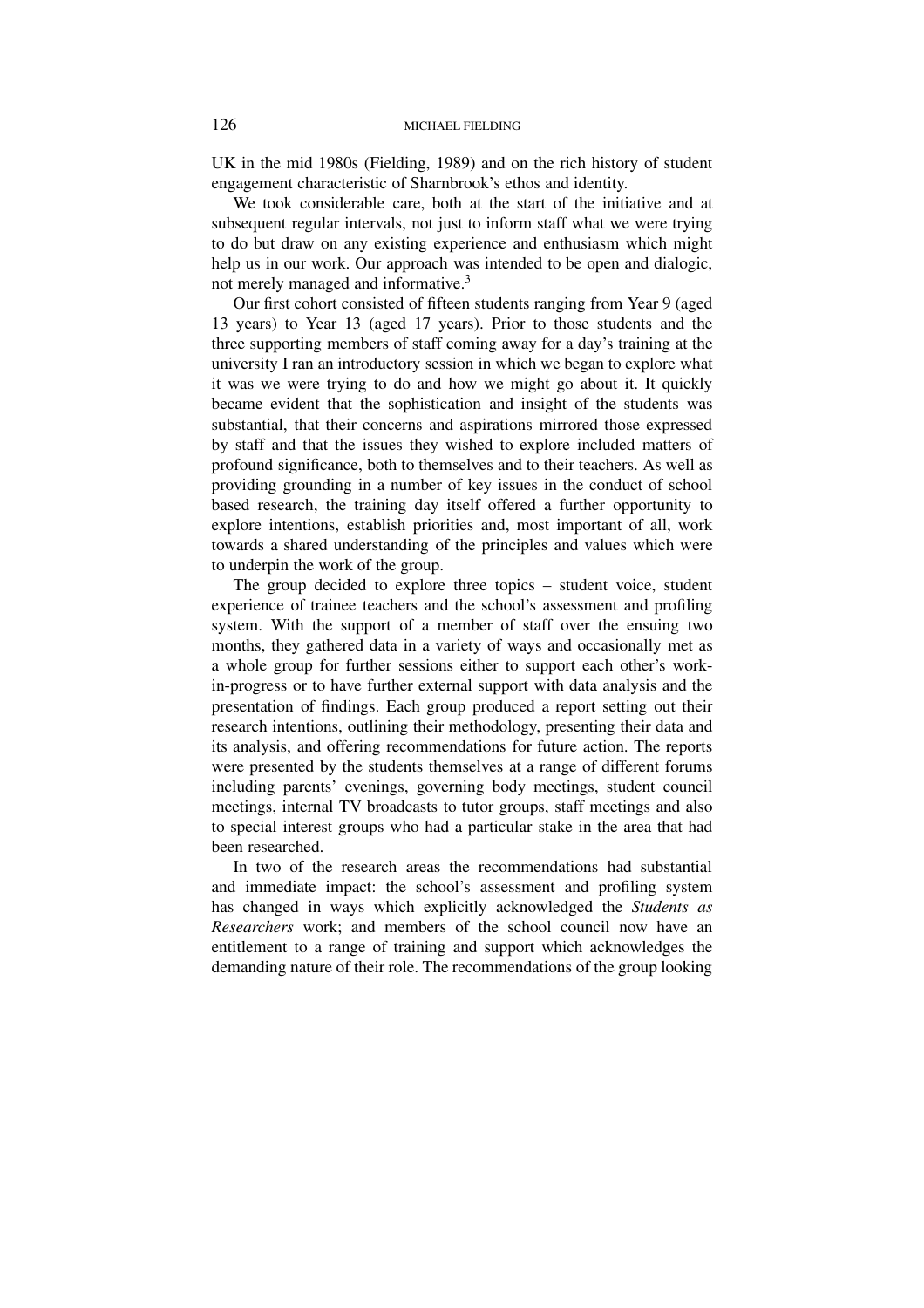at student experience of trainee teachers were taken up by the school, but they were unable to persuade their university partners to adopt them, at least in the first instance. Now, some two years later, the school has returned to those recommendations and, as I indicate later in the paper, the suggestion that students and trainee teachers establish mutually supportive and demanding dialogic encounters looking at students' experience of teaching and learning has been incorporated in a pilot scheme with six trainee teachers and twenty two students.

# *Year 2 (1997–1998)*

Year 2 involved a slightly larger cohort of students and saw a range of interesting internal developments. Some students chose to continue their work as student researchers operating in a similar mode as in Year 1. Others who continued did so as Student Consultants offering support and advice to the new research groups, but not getting involved on a regular basis with the collection of data and other practical aspects of the research process. Those students who continued their involvement also helped in the design of the training day and played key roles at various points in the day itself.

The topics researched were more wide-ranging. Again three groups emerged, this time looking at aspects of careers education, the quality of school meals and the life skills programme. The data gathering became more sophisticated, more varied and more imaginative, often seeking to raise awareness of the *Students as Researchers* work through the methods of data collection themselves.

As in Year 1, the impact of all three research groups was visible and significant. The most far-reaching and most radical was the research and recommendations of the life skills group. In essence the students were saying three things. Firstly, they were puzzled as to why the school insisted that all tutors had to teach the life skills programme which included issues like adolescent sexuality and drug education. It was clear that a significant number of staff were embarrassed and thus ill-equipped to teach areas with particular sensitivities involved. Students felt embarrassed on their behalf and suggested greater involvement of external or highly motivated and trained people at particular points, including older students at the school. Secondly, they highlighted an overdidactic, rather monochrome pedagogy that gave students little room to use IT skills or get involved in more active and engaging forms of learning. Lastly, and most radically, they challenged the whole model of curriculum that underpins current thinking and practice in the UK. What they were advocating was not a longer list of topics to choose from; rather they were arguing for a move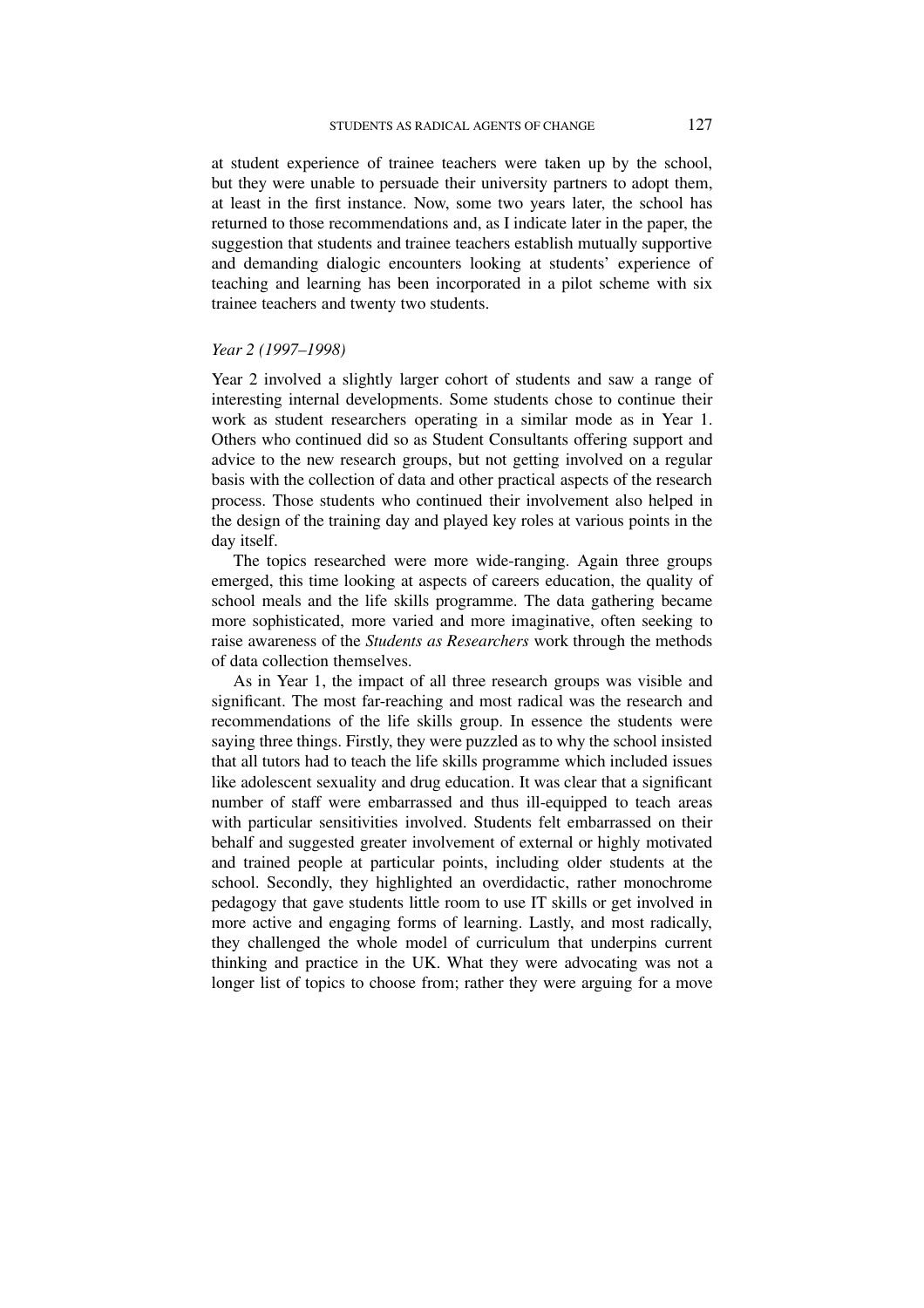away from curriculum as delivery to curriculum as the joint making of meaning. Whilst recognising the necessity of teacher perspectives and priorities informing the programme they nonetheless urged the school to acknowledge and incorporate their perspectives as students; a negotiated curriculum and a negotiated pedagogy seemed to them to make more sense as we approach the new century.

The quality of the research and the elegance and strength of the students' advocacy, particularly at a substantial presentation to staff on a professional development day, has led to profound changes in the life skills curriculum. Even more remarkably and more radically, not only did the curriculum and its attendant pedagogies undergo significant change, the group monitoring and evaluating the impact of the new provision includes three students. As I shall argue later, what we are witnessing here are profound cultural and structural changes in the professional identity and working practices of a large, very successful secondary comprehensive school, changes that are student-led and sustained by the richness and attentiveness of a dialogic culture.

## *Year 3 (1998–1999)*

Year 3 has seen an extension of the Student Consultant role, four research groups have been operating, one of which consists solely of Year 9 students (13 years old). The research methods continue to extend their repertoire and there is much more contact with other schools, both in the UK and abroad. The video-conferencing links with Canada and the regional networking which were established in Year 2 have been extended to include presentations at a number of national conferences, including one at the DFES (UK ministry of education). International visitors have led to successful research bids in other countries including, most recently, a three year research project funded by FONDYCET in Chile using student researchers as the key agents in the development of pedagogies and curriculum materials dedicated to the development of education in and for democracy (Fielding & Prieto 2000; Prieto 2001).

# RADICAL CHALLENGE: THE EMERGENCE OF TRANSFORMATIONAL ISSUES AND INNOVATIVE **PRACTICE**

Inevitably an initiative of this kind raises a huge number of issues which have to do both with the uneven daily realities of innovation and the nurturing of a sympathetic professional culture to sustain it. Among these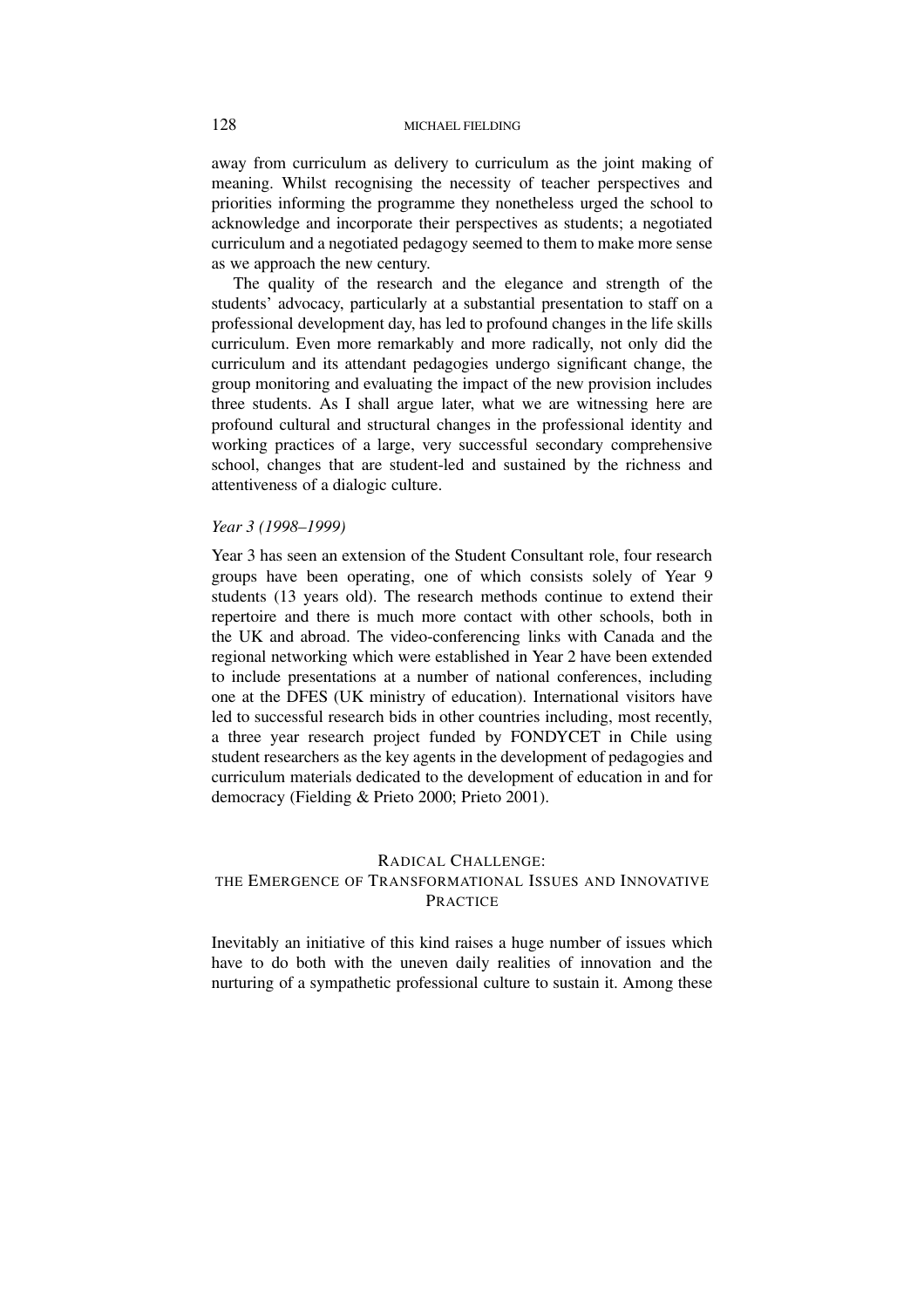there are some that are particularly challenging and push hard at the boundaries of our current traditions and practices, three of which seem to me particularly compelling. The first has to do with issues surrounding the relationship between the cultures and structures of institutional development; the second has to do with the possibility and desirability of what I shall call a 'radical collegiality' between students and teachers; and the third has to do with the usefulness or otherwise of a 'transversal' approach to student voice which runs parallel with the recent emergence of transversal politics (Cockburn & Hunter, 1999; Yuval-Davis, 1999).

## *The Emergence of New Organizational Structures*

One of the most interesting things about the *Students as Researchers* project which looked at the life skills programme in the school lies not only in the depth and quality of the challenge it posed to contemporary curriculum orthodoxy, both in the school and more widely in the UK context. It also lies in the fact that the richness of its work and the manifest quality of its insights and recommendations led to the emergence of new organizational structures which incorporated students as equal partners in the process of curriculum renewal. My own feeling is that whilst the quality of the work of that particular student research group was responsible for much of the force of its transformative momentum, it was the cumulative presence and power of the *Students as Researchers* work as a whole that prompted the radical incorporation of students on the team monitoring and evaluating the new life skills programme.

In this instance at any rate, structural change seems to have followed from cultural changes in attitudes to students, changes brought about through the students' capacity both to demonstrate the quality of their research and to identify and articulate insights into curriculum practices and curriculum models in ways which were not forthcoming from teaching staff. New structures that have the power to invite and retain commitment seem more likely to arise from transformative practices (in this case led by students) that gradually generate a cumulative authenticity and robustness over time. Because the assumptions and values which shape the form and texture of their daily reality are differently configured to prevailing school norms, they have difficulty finding a place within existing organizational arrangements and new forms arise to accommodate and further their development.

## *Radical Collegiality*

The second set of challenging issues I should like to highlight from the *Students as Researchers* work at Sharnbrook push us to consider not just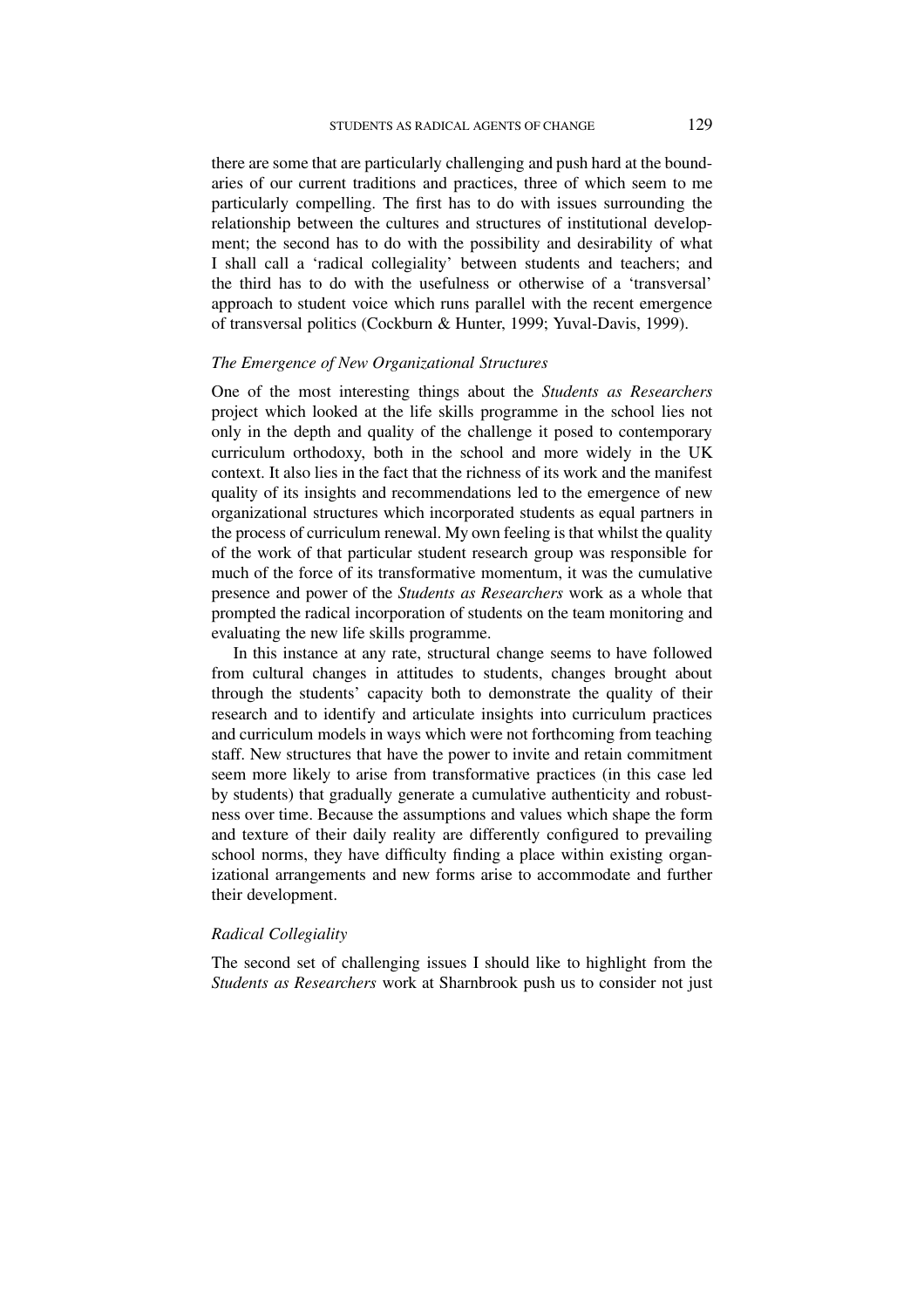the double fact that students see different issues and see issues differently, but also the fact that the nature of teaching in schools is such that a professionalism adequate to our needs in the twenty-first century must incorporate a much more overt openness and reciprocity indicative of a much more flexible, dialogic form of democratic practice. In other words, contemporary teacher professionalism needs to incorporate an expectation that teacher learning is both enabled and enhanced by dialogic encounters with their students in which the interdependent nature of teaching and learning and the shared responsibility for its success is made explicit.

These issues were raised in embryonic form by the research group looking at student experience of trainee teachers in Year 1, but, as I indicated earlier, the school was not able to gain the support from the universities involved. Interestingly, this year (Year 3) has seen a successful pilot involving six trainee teachers and twenty two students, six mentors, and two other experienced members of staff. Each trainee teacher worked with three students across the ability range from one of their classes (though in the case of an advanced level Biology group of 16- to 18 year-olds the pilot involved the whole class of eight students). I worked separately with each constituency (students, trainees and mentors) before running a joint session in which possible approaches to data collection and a common set of values and understandings were established. The ensuing work proved very fruitful and initial evidence suggests that the two research questions, (a) 'Is trainee teacher professional development enhanced by reciprocal dialogic encounter with students about the quality of teaching and learning?' and (b) 'Is student participation in this initiative supportive of their own metacognitive growth?' could both be answered very positively.

What we have here is a concrete instantiation of what I have elsewhere called 'radical collegiality' (Fielding, 1999), a collegiality constitutive of a professionalism commensurate with the move towards a more dialogic form of democracy. Here teachers learn not only with and from each other, from parents and from their community, but also, and more particularly, from their students.

# *Transversal Politics and the Possibility of an Inclusive Emancipatory Community*

One of the most difficult conceptual and practical issues confronting many societies across the world today concerns the development of an inclusive, emancipatory community. How, on the one hand, do we avoid the totalizing tendencies of modernist accounts of community and on the other hand avoid the shifting anomie of its post-modern counterpart? Recent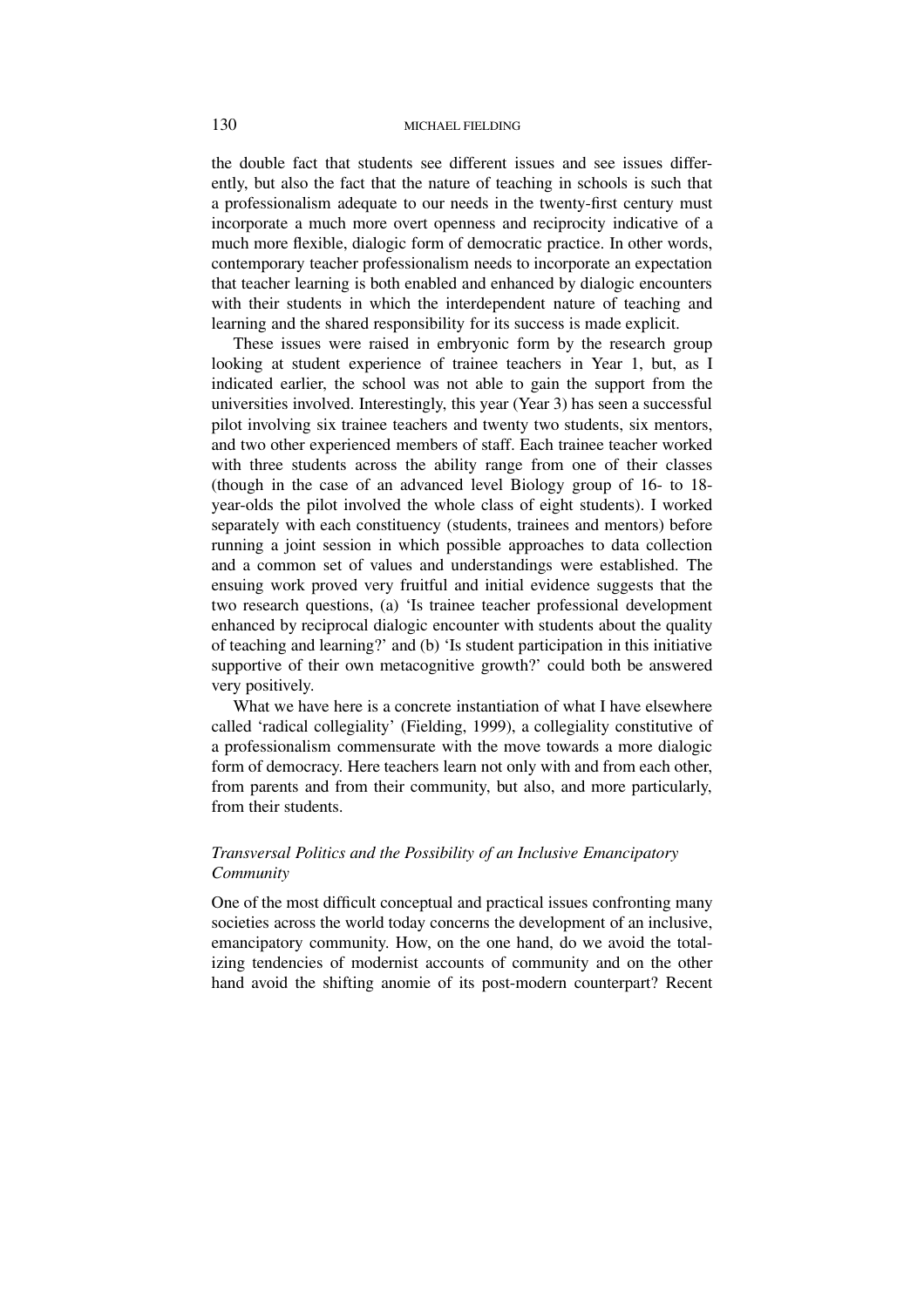feminist approaches to bringing together those from warring or diametrically opposed groupings (for example in Palestine, Bosnia and Northern Ireland) points to the possibility of a transversal politics in which difference is acknowledged and valued in ways which neither embrace a false consensus nor dissipate and fragment the possibility of genuinely shared understandings and joint action. In the words of Cockburn and Hunter, transversal politics "is a tolerance of distinctiveness which is at the same time an intolerance of non-communication. Metaphorically and actually this means multi-lingualism" (Cockburn & Hunter, 1999, p. 91). What a transversal approach seems to require is, firstly, a robust understanding of the differences involved; secondly, a set of egalitarian values and dispositions which are both respectful and acknowledging of the legitimacy of those differences; and thirdly, a sense that the experience of dialogic encounter and the engagement of joint work begin to open up new understandings and insights. These in turn generate a new and interesting sense of practical and hopeful possibilities that nurture a genuinely inclusive sense of community in which each cares for the other reciprocally.

Much of the work emerging at Sharnbrook seems to have a transversal quality to it. Thus, as demonstrated in Table I below, the values and principles which form such a central part of the training of the student researchers and the staff supporting them is set out in dialogic form with the student perspective on the left hand side and the staff perspective on the right. The power and potential of the project lies in the open acknowledgement of the legitimacy of both perspectives and in the necessity of their reciprocally conditioning joint pursuit. Each depends on both the acknowledged legitimacy of difference and the manifest reciprocity of its articulation for its practical energy and its creative drive.

A second example of a dialogic or transversal approach to student voice typical of the *Students as Researchers* initiative can be seen in its approach to communication. Considerable care was taken not only to communicate with fellow students about the conduct and outcomes of the research, but to use as many occasions as possible to learn with and from staff. Thus, some of the most fruitful phases of the research work have involved student researchers running workshops about their work-in-progress on staff professional development days or in staff meetings of various kinds. Here the approach has been to share current work, not in the sense of the traditional unidirectional (and usually sterile) dissemination, but rather to articulate puzzles and problems as well as delights. These are occasions in which all participants are involved in creating new knowledge and doing so together: the resonance and productiveness of the sessions depends on the degree to which the dialogic encounter instantiates the reciprocally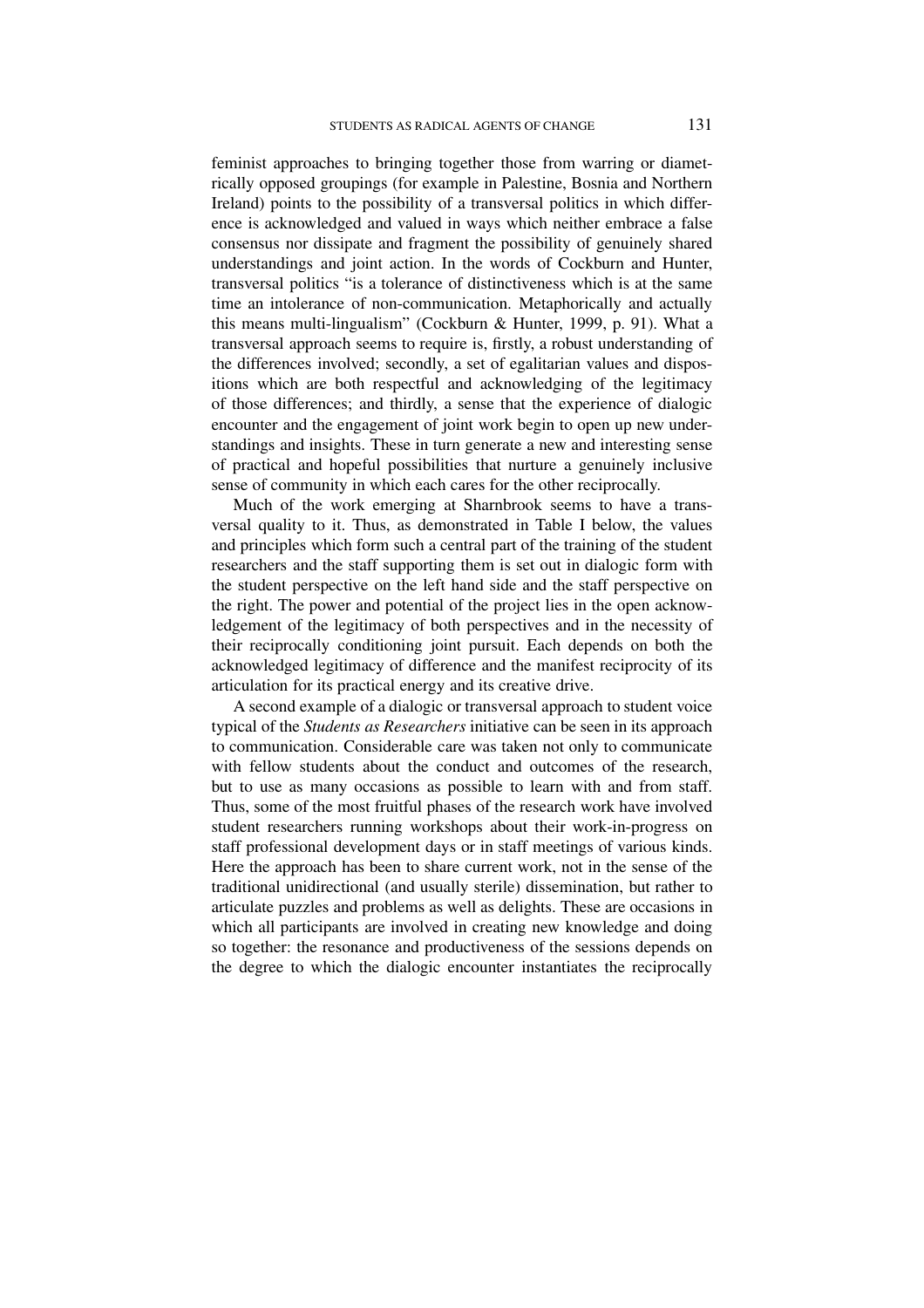#### TABLE I

Students as researchers: principles & values

## **Partnership**

| * Look at issues identified by students             | * Look at issues identified by staff      |
|-----------------------------------------------------|-------------------------------------------|
| * Respect the validity of student perspec-<br>tives | * Respect the professionalism of teachers |
| * Use existing expertise of students                | * Use existing expertise of staff         |
|                                                     | <b>Positive Orientation</b>               |
| * Improvement through involvement                   | * Share and extend good practice          |
| * Enhance communication between                     | * Enhance communication between           |

- + students and students + staff and staff
- + students and staff + staff and students

## **Centrality of Learning**

| * Enhance learning of <i>all</i> students about | * Enhance the learning of all staff about                                                                                   |
|-------------------------------------------------|-----------------------------------------------------------------------------------------------------------------------------|
| + researching key issues                        | + researching key issues                                                                                                    |
| ings                                            | + discussing and acting on research find- + discussing and acting on research find-<br>ings                                 |
| ing community<br>+ staff as learners            | + further developing the school as a learn- + further developing the school as learning<br>community<br>+ student potential |

## **Equity & Authenticity**

| * Involve a range of students          | * Involve a range of staff           |
|----------------------------------------|--------------------------------------|
| * Student contributions valued equally | * Staff contributions valued equally |
| + by each other                        | + by each other                      |
| + by staff                             | + by students                        |
|                                        |                                      |

#### **Quality Assurance**

∗ Rigorous preparation of *Student Resear-*∗ Awareness raising and engagement with *chers* staff

# **From Reflection to Action**

| * Link to action / change                                                                                      | * Link to action / change                                                                 |  |
|----------------------------------------------------------------------------------------------------------------|-------------------------------------------------------------------------------------------|--|
| + students acknowledge their part in the + staff acknowledge their part in the shared<br>shared responsibility | responsibility                                                                            |  |
| people                                                                                                         | * Share research findings with relevant * Share research findings with relevant<br>people |  |

+ students + staff + governors + parents + community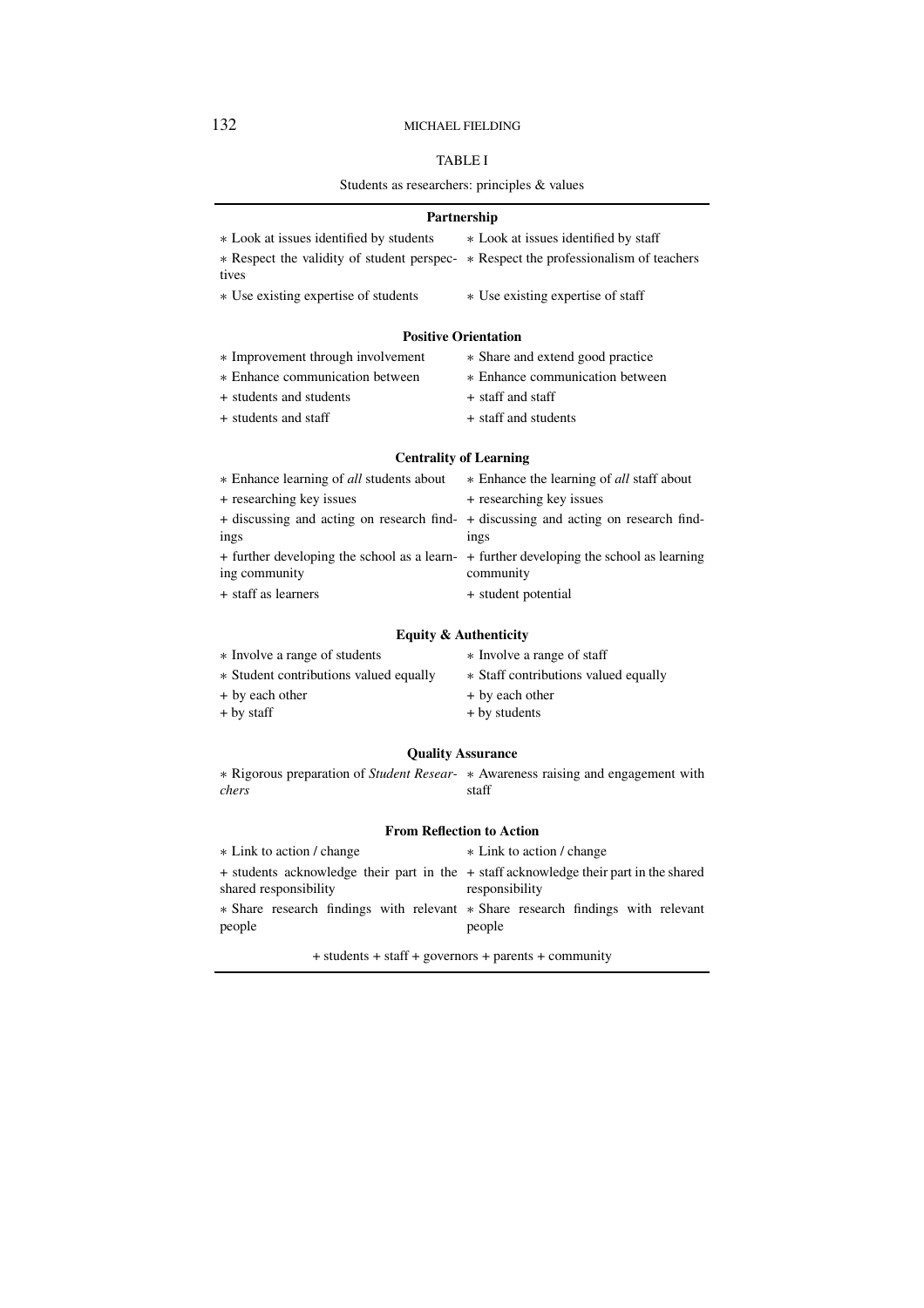conditioning principles of freedom and equality which are constitutive of emancipatory community (Fielding, 2000).

## THE NEED TO ADDRESS WIDER CONCEPTUAL ISSUES

The *Students as Researchers* initiative at Sharnbrook offers much that is hopeful, brave and creative in times that are increasingly disfigured by the deeply dull and destructive discourse of performativity which continues to be such a substantial flaw in the UK government's approach to education. It nonetheless has a very long way to go, and properly so. One of the reasons it is such a worthwhile development is its capacity to help us see what some of the key issues are if we are to make progress in a field which has stagnated for some time. Drawing on some very interesting parallel or complementary research in Australia (Atweh et al., 1998; Groundwater-Smith, 1999), North America (Bartfai & Webb-Dempsey, 1997; Bryant et al., 1997; Campbell et al., 1994; Egan-Robertson & Bloome, 1998; Garcia et al., 1995; Goldman & Newman, 1998; Kushman, 1997; Kranendonk & Quilling, 1996; Lincoln, 1993, 1995; NCSLEA, 1994; Nieto, 1994; Oldfather, 1995; Soo-Hoo, 1993, 1995; Steinberg & Kincheloe, 1998; Thiessen, 1997) South America (Fielding & Prieto 2000; Prieto 2001) and the UK (Atweh & Burton, 1995; Connolly, 1997; Doherty, 1997; Duffield & Allan, 1999; Fielding, 1998, 2001; Fielding et al., 1999; MacBeath, 1998, 1999a,b; Pickering, 1997; Rafferty, 1997; Rudduck et al., 1996; Wetherill, 1998) I would suggest two sets of issues that have conceptual as well as practical resonance: the first has to do with understanding more clearly and more acutely what conditions are most likely to foster student voice as a transformative force rather than as an unwitting adjunct to the increasingly irrelevant and pernicious paradigm of school effectiveness.

## *Evaluating the Conditions for Student Voice*

In Table II below I set out nine clusters of questions which arise out of the *Students as Researchers* initiative and which seem to me to apply equally well to any set of arrangements which seek to move more closely and more authentically to a practice of dialogic democracy. The questions themselves concern speaking, listening, attitudes, systems, spaces, action and the future and, with the exception of the last set, together enable us to apply a simple but searching interrogatory framework to arrangements and practices which seek to both acknowledge and promote student voice.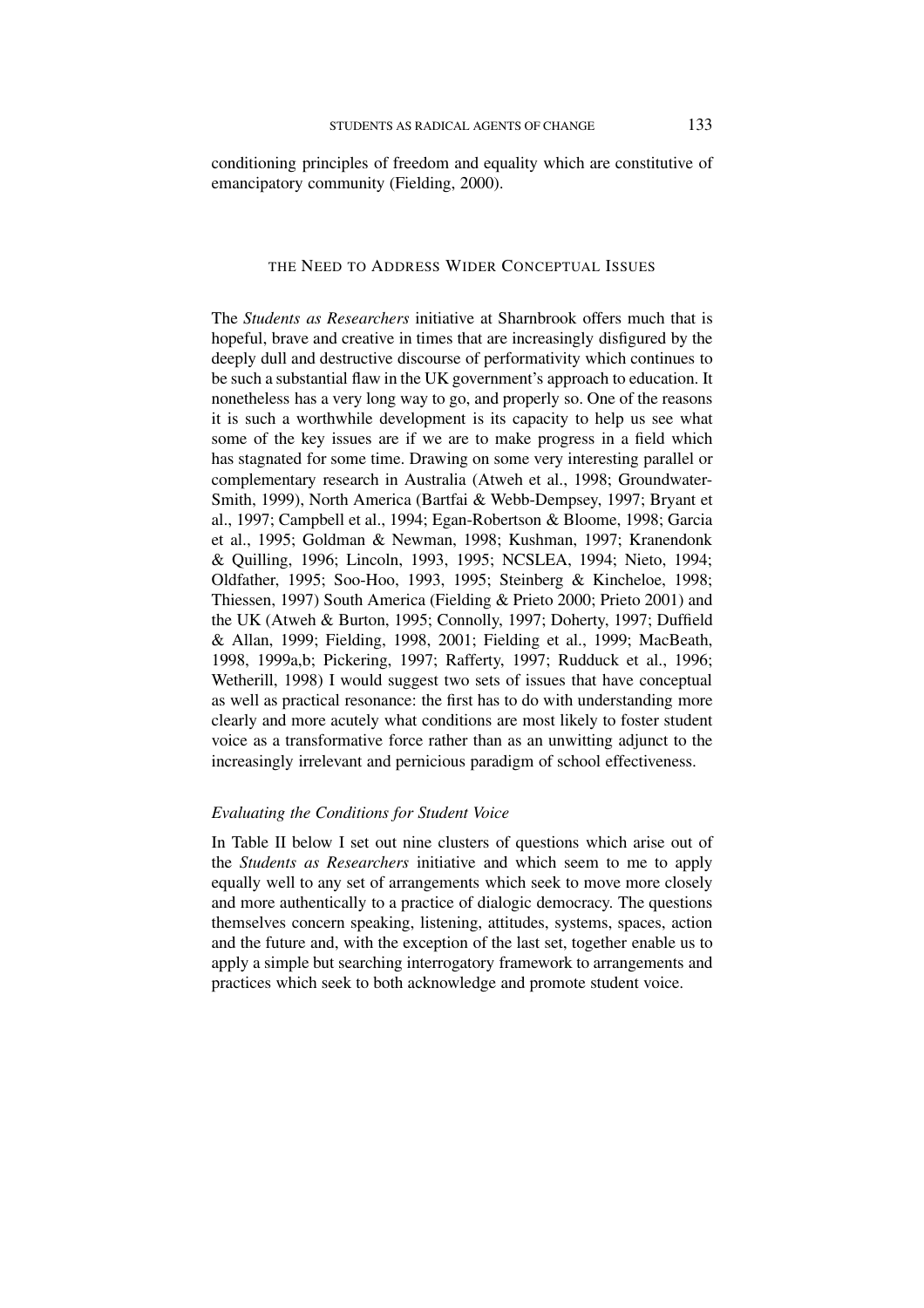#### TABLE II

Speaking • *Who* is allowed to speak? • *To whom* are they allowed to speak? • *What* are they allowed to speak about? • What *language* is encouraged / allowed? • *Who decides* the answer to these questions? • *How* are those decisions made? • *How, when, where, to whom and how often* are those decisions communicated? Listening • *Who* is listening? • *Why* are they listening? • *How* are they listening? Skills • Are the skills of dialogue *encouraged and supported* through training or other appropriate means? • Are those skills understood, developed and practised within the *context of democratic values and dispositions*? • Are those skills themselves *transformed* by those values and dispositions? Attitudes & Dispositions • How do those involved *regard each other*? • To what degree are the *principle of equal value* and the *dispositions of care* felt reciprocally and demonstrated through the reality of daily encounter? Systems • *How often* does dialogue and encounter in which student voice is centrally important occur? • Who *decides*? • How do the systems enshrining the value and necessity of student voice mesh with or *relate to other organizational arrangements* (particularly those involving adults)? Organizational **Culture** • Do the *cultural norms and values* of the school proclaim the centrality of student voice within the context of education as a shared responsibility and shared achievement? • Do the *practices, traditions and routine daily encounters* demonstrate values supportive of student voice? Spaces • *Where* are the public spaces (physical and metaphorical) in which these encounters might take place?

Evaluating the conditions for student voice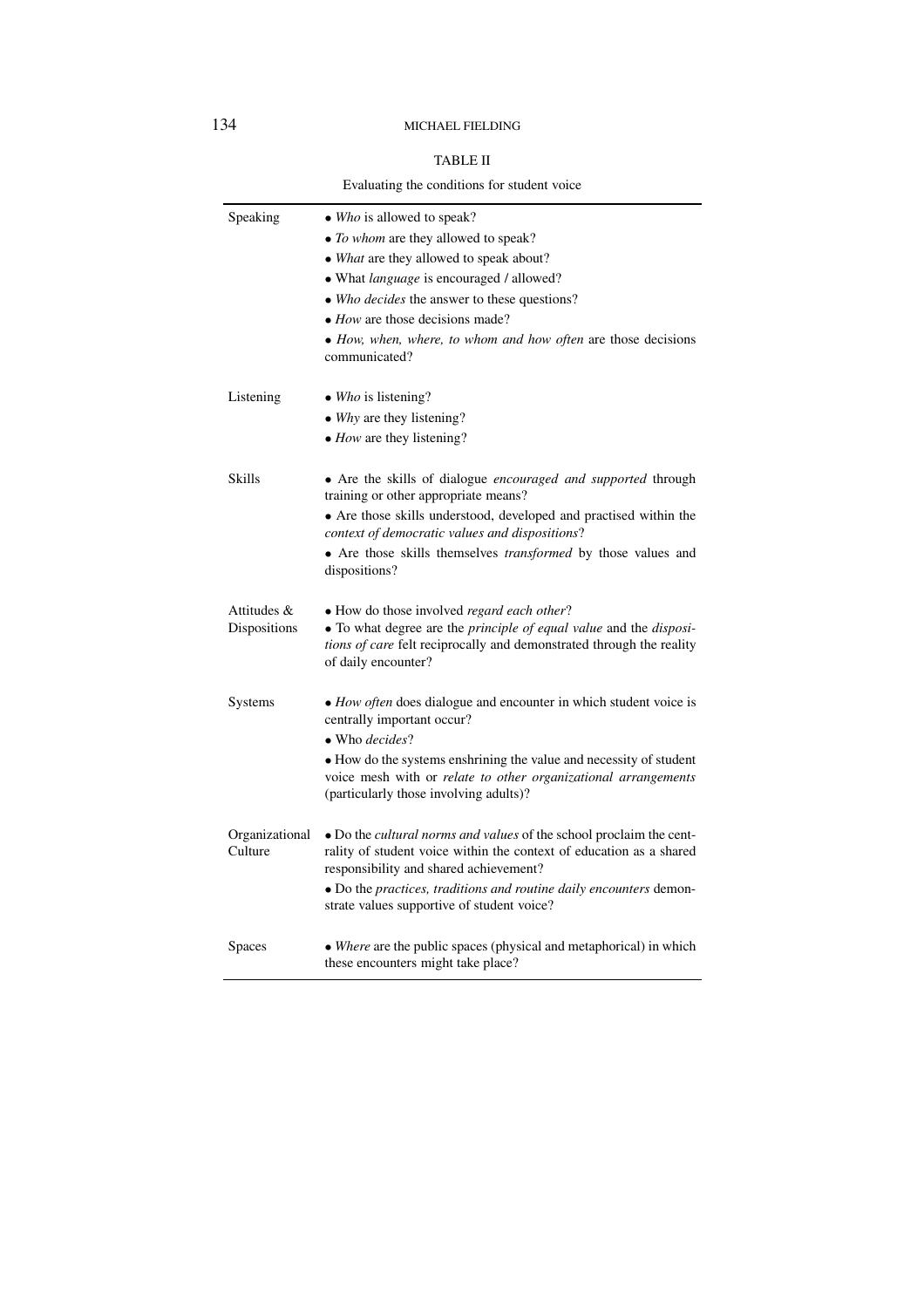## TABLE II

#### Continued

| • Who <i>controls</i> them?<br>• What <i>values</i> shape their being and their use?     |
|------------------------------------------------------------------------------------------|
| • What <i>action</i> is taken?                                                           |
| • Who feels <i>responsible</i> ?                                                         |
| • What happens if aspirations and good intentions are not realized?                      |
| • Do we need <i>new structures</i> ?<br>• Do we need new ways of relating to each other? |
|                                                                                          |

## *Towards an Intellectual Framework for Student Involvement*

A second set of issues arising from the *Students as Researchers* work at Sharnbrook and its companion international initiatives elsewhere help us to take a further step back from questions about the most propitious conditions for student voice and invite us to reconceive what is meant by student involvement. Student voice and student involvement have become increasingly vogue issues, yet we remain a good deal less clear about what is meant by them than we ought to be and, equally worrying, even less clear whose purposes are served by their current valorization.

Building in particular on the fine work of Douglas Barnes et al in the late 1980s with their closed, framed and negotiated characterization of teaching styles (Barnes et al, 1987), on Dennis Thiessen's stimulating triadic framework for configuring educational research and the involvement of young people (Thiessen, 1997), and on the incisive conceptual mapping of both Roger Hart (Hart, 1992) and Mary John (John, 1996), I suggest a four-fold model which distinguishes between students as sources of data, students as active respondents, students as co-researchers, and students as researchers.

Table III(a) below takes those categories and works through what they might mean with regard to rationale, kinds of knowledge used, engagement with students, student role and, lastly, the process of making meaning.

Table III(b) then seeks to apply the four categories at micro, meso and macro levels, giving examples of what each might look like in classrooms, departments/teams, and whole school contexts.

Although each of the four levels and kinds of student involvement are characterized by distinctive assumptions and modes of operation, initiatives and practices are likely to move in and out of the different modes.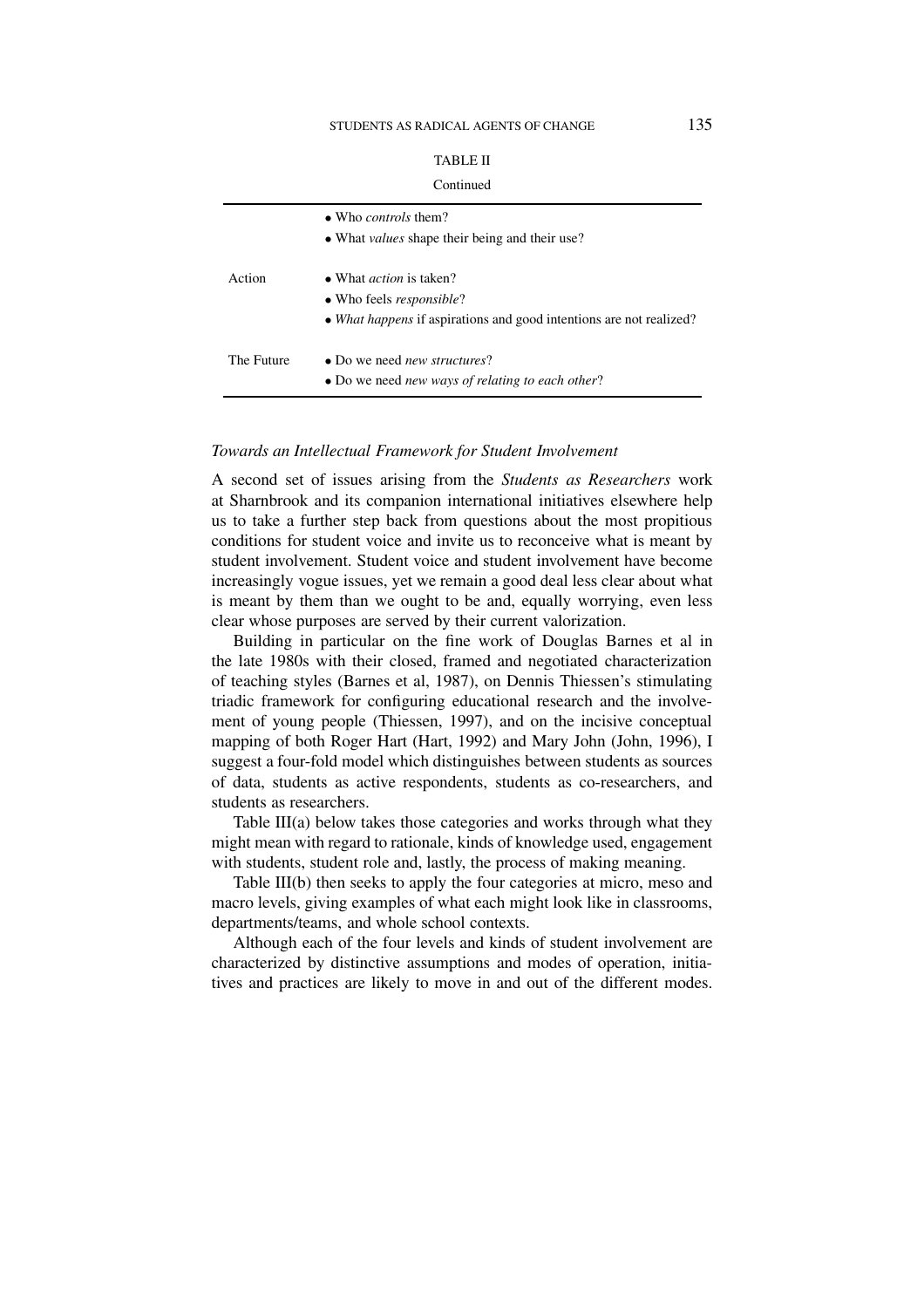## TABLE III

Levels of student (pupil) involvement in school self review & school improvement

| Students as<br><b>DATA SOURCE</b>                                                                                                                       | Students as<br><b>ACTIVE</b><br><b>RESPONDENTS</b>                                                                           | Students as<br>CO-<br><b>RESEARCHERS</b>                                                                                                                                | Students as<br><b>RESEARCHERS</b>                                                                                                                                   |
|---------------------------------------------------------------------------------------------------------------------------------------------------------|------------------------------------------------------------------------------------------------------------------------------|-------------------------------------------------------------------------------------------------------------------------------------------------------------------------|---------------------------------------------------------------------------------------------------------------------------------------------------------------------|
| (a) rationale $&$ engagement                                                                                                                            |                                                                                                                              |                                                                                                                                                                         |                                                                                                                                                                     |
| <b>Rationale</b><br>Teachers need to know<br>about students' prior<br>learning / perceptions<br>of their learning in<br>order to teach effec-<br>tively | <b>Rationale</b><br>Teachers need to eng-<br>age students in order<br>to fully enhance both<br>teaching and learning         | <b>Rationale</b><br>Teachers need to eng-<br>age students as part-<br>ners in learning in<br>order to deepen under-<br>standing and learning                            | <b>Rationale</b><br>Students need to eng-<br>age with their teachers<br>and peers in order to<br>deepen understanding<br>and learning                               |
| ledge is Used<br>performance and atti-<br>tudes towards learning                                                                                        | ledge is Used<br>Knowing about student Knowing how students<br>learn                                                         | What Kind of Know- What Kind of Know- What Kind of Know-<br>ledge is Used<br>Knowing<br>what<br>stu-<br>dents might be able to<br>contribute to deepen<br>understanding | What Kind of Know-<br>ledge is Used<br>Knowing what teach-<br>ers and peers might be<br>able to contribute to<br>deepen understanding                               |
| <b>How Teachers Eng-</b><br>age with Students<br>Acknowledging                                                                                          | How Teachers Eng-<br>age with Students<br>Hearing                                                                            | <b>How Teachers Eng-</b><br>age with Students<br>Listening in order to<br>learn                                                                                         | How Teachers Eng-<br>age with Students<br>Listening in order to<br>contribute                                                                                       |
| <b>Student Role</b><br>Recipients                                                                                                                       | <b>Student Role</b><br>Discussants                                                                                           | <b>Student Role</b><br>Co-Researchers                                                                                                                                   | <b>Student Role</b><br><b>Initiators</b>                                                                                                                            |
| Dissemination                                                                                                                                           | <b>Discussion</b>                                                                                                            | Dialogue (teacher led)                                                                                                                                                  | How Meaning is Made How Meaning is Made How Meaning is Made How Meaning is Made<br>Dialogue (student led)                                                           |
|                                                                                                                                                         | (b) Classroom (pedagogy), Department / Team, School                                                                          |                                                                                                                                                                         |                                                                                                                                                                     |
| <b>Classroom</b><br>e.g.<br>· data about student · shared lesson<br>past performance                                                                    | <b>Classroom</b><br>e.g.<br>objectives<br>• explicit<br>criteria                                                             | <b>Classroom</b><br>e.g.<br>• feedback techniques<br>on pedagogy (teacher<br>led)<br>assessment • developing metacog-<br>nition                                         | <b>Classroom</b><br>e.g.<br>• feedback techniques<br>on pedagogy (student<br>led)<br>• developing metacog-<br>nition & shared re-<br>sponsibility for learn-<br>ing |
| <b>Department / Team</b><br>e.g.<br>· looking at samples of<br>student work                                                                             | <b>Department / Team</b><br>e.g.<br>$\bullet$ department<br>based on student per-<br>ception data / sug-<br>gested by pupils | <b>Department / Team</b><br>e.g.<br>agenda • students co-research<br>aspects of pedagogy /<br>learning with teacher                                                     | <b>Department / Team</b><br>e.g.<br>• students run session<br>for staff on how to<br>engage with particular<br>learning styles                                      |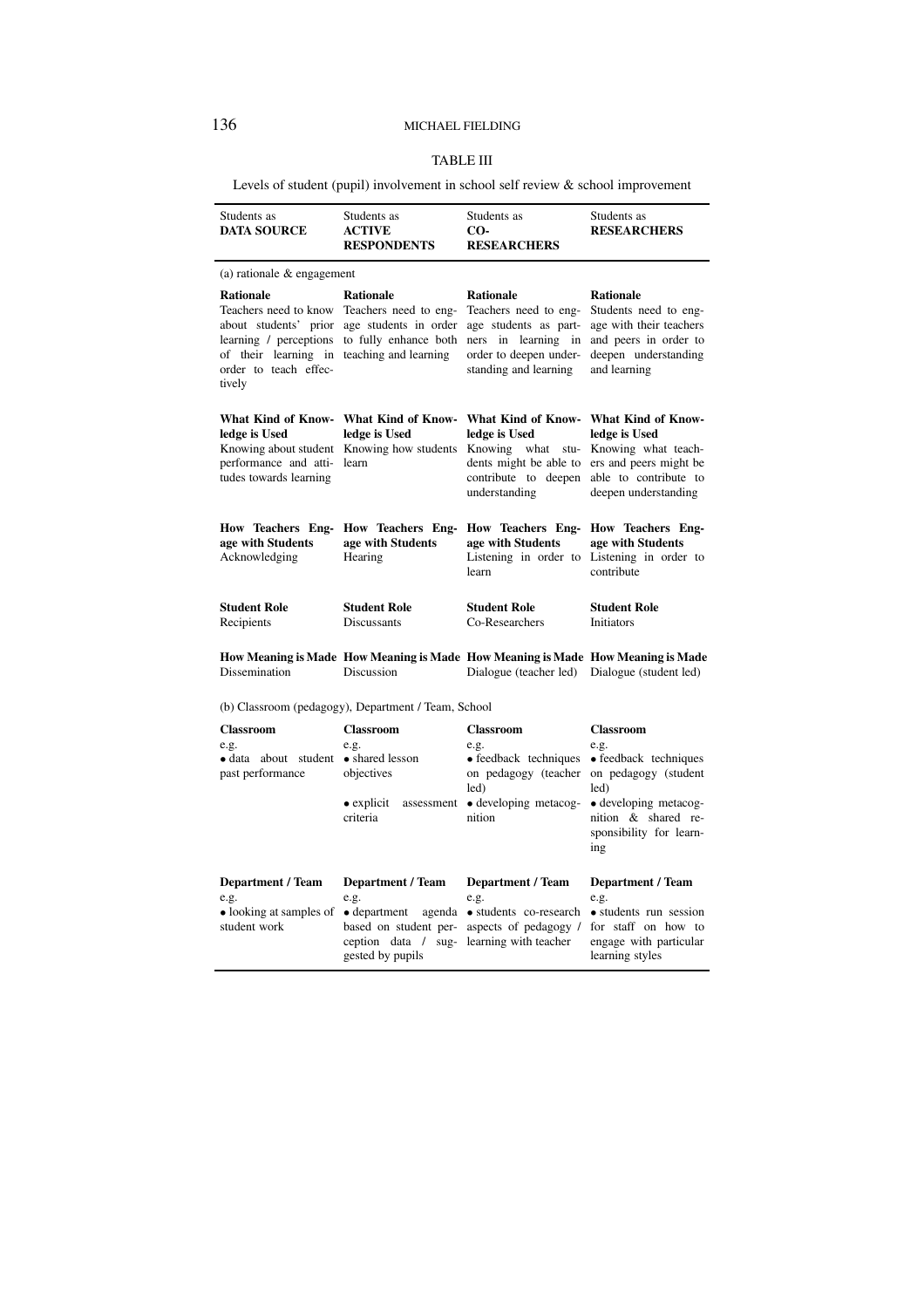Continued

| Students as<br><b>DATA SOURCE</b>                                | Students as<br><b>ACTIVE</b><br><b>RESPONDENTS</b>                                                                       | Students as<br>CO-<br><b>RESEARCHERS</b>                                                | Students as<br><b>RESEARCHERS</b>                                  |
|------------------------------------------------------------------|--------------------------------------------------------------------------------------------------------------------------|-----------------------------------------------------------------------------------------|--------------------------------------------------------------------|
|                                                                  | • teacher-led action<br>research (ask students<br>for feedback)<br>• pupils involved in<br>evaluation of unit of<br>work |                                                                                         | • student suggestions<br>for new units of work                     |
| School<br>e.g.<br>veys<br>$\bullet$ exam & test perform-<br>ance | <b>School</b><br>e.g.<br>• student attitude sur- • school student coun-<br>cil<br>• peer-led action<br>groups            | <b>School</b><br>e.g.<br>• students support<br>school-based action<br>research by staff | School<br>e.g.<br>• student led review of<br>life skills programme |

Different levels and modes will be appropriate at different times and in different contexts. Whilst this flexibility and variation is quite proper, it is, in any case, inevitable my own view that the 'students as researchers' mode is linked to a set of assumptions and values that are preferable to the other three levels and that its mode of being offers a set of aspirations which are worthy of our energies and our support. *Students as Researchers* valorizes and extends a transformative notion of education at the heart of which lies the commitment to teaching and learning as a genuinely shared responsibility.

## CONCLUSION

The intellectual and practical motif which most readily captures both the values and alternative practices exemplified in the *Students as Researchers* initiative is that of mutuality, of education as both a shared responsibility and a shared achievement predicated on the dispositions and demanding realities of dialogic encounter. What is both exciting and daunting about *Students as Researchers* is the way in which it both clarifies issues that are central to the development of a dialogic learning community (whether it be a school or some other kind of human practice) and the way it insists on a response to fundamental questions those issues throw up. The issues to which I am referring are at the heart, not only of what it means to be a citizen, but also of what it means to be and become a person. They have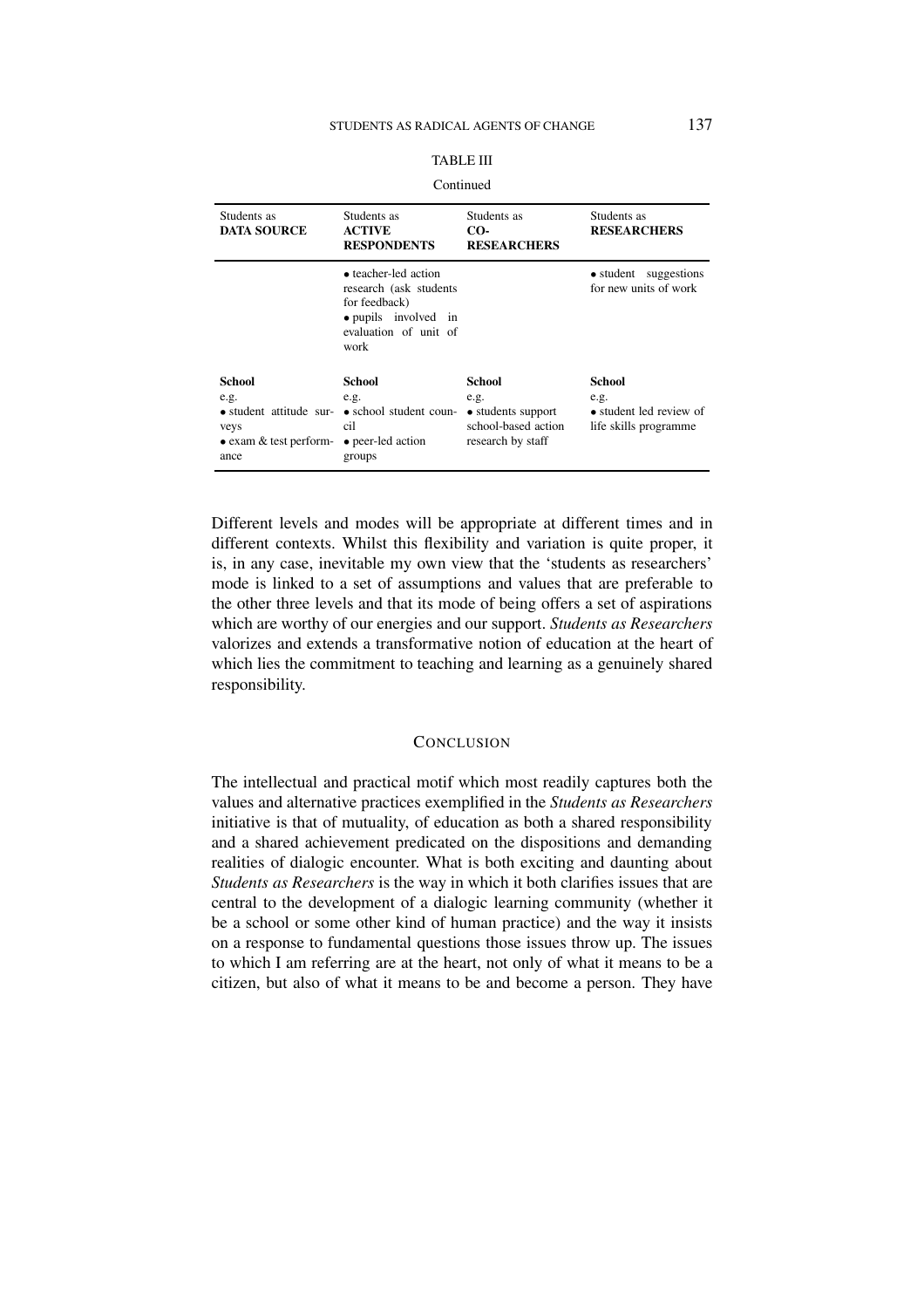to do with both the intellectual and practical challenge of articulating what an inclusive educational community might look and feel like. Central to such a project are issues to do with power and authority, freedom and equality, and, as important and necessary as each of these, the dispositions and values of democratic living without which democracy itself becomes a mere mechanism that more often than we would wish turns out to betray the very aspirations that inspire its inception.

*Students as Researchers* is potentially as creative and important as it is demanding, if only because it has within it the possibility of helping us to make a practical and theoretical leap of grounded imagination that takes seriously Raoul Vaneigem's insistence that 'A minute correction to the essential is more important than a hundred new accessories' (Vaneigem, nd, p. 5).<sup>4</sup>

## **NOTES**

 $1$  The paper is offered as a suggestive interplay between empirical enquiry and theoretical exploration. It is neither a fully substantiated case study, nor a predominantly intellectual endeavour. Inevitably, such a hybrid runs the risk of irritating more than it stimulates, since there is always so much more to be said. My thanks to the reviewer who chastised me on just these grounds. Whilst I am unrepentant, I remain apprehensive: border crossing is hard to do.

<sup>2</sup> This was (and is) a research and development project in which I worked alongside students and staff as well as with them. The 'we' referred to here was the deputy principal, Louise Raymond, myself and two other members of the teaching staff, Robin Caudell, and Tania Cooksey. In subsequent years the core team supporting the student researchers has varied. It has included non-teaching staff, a part-time school-based researcher, and student consultants i.e. students who had experience of the initiative in previous years, but who for reasons of time subsequently wished to support student research, rather than continue to be involved in fieldwork.

<sup>3</sup> I am very aware of the dangers alluded to in Note 1 above. A more extensive description of the *Students as Researchers* work at Sharnbrook would inevitably, and perhaps most interestingly, explore the areas of conflict, disagreement and plain puzzlement that an initiative of this sort must encounter. The author is currently working on a fuller account and would be happy to be in touch with interested readers. The *Students as Researchers* initiative at Sharnbrook and its development in other UK schools is central to two strands of the current major ESRC (Economic & Social Research Council) Network Project *Consulting Pupils About Teaching & Learning*. <sup>4</sup> Students as Researchers has become a significant part of Sharnbrook Upper School's

approach to curriculum renewal. This year (2000/2001) it involves around 90 students and 14 staff. See Raymond 2001 for an overview and exploration of the current international upsurge of interest in student voice.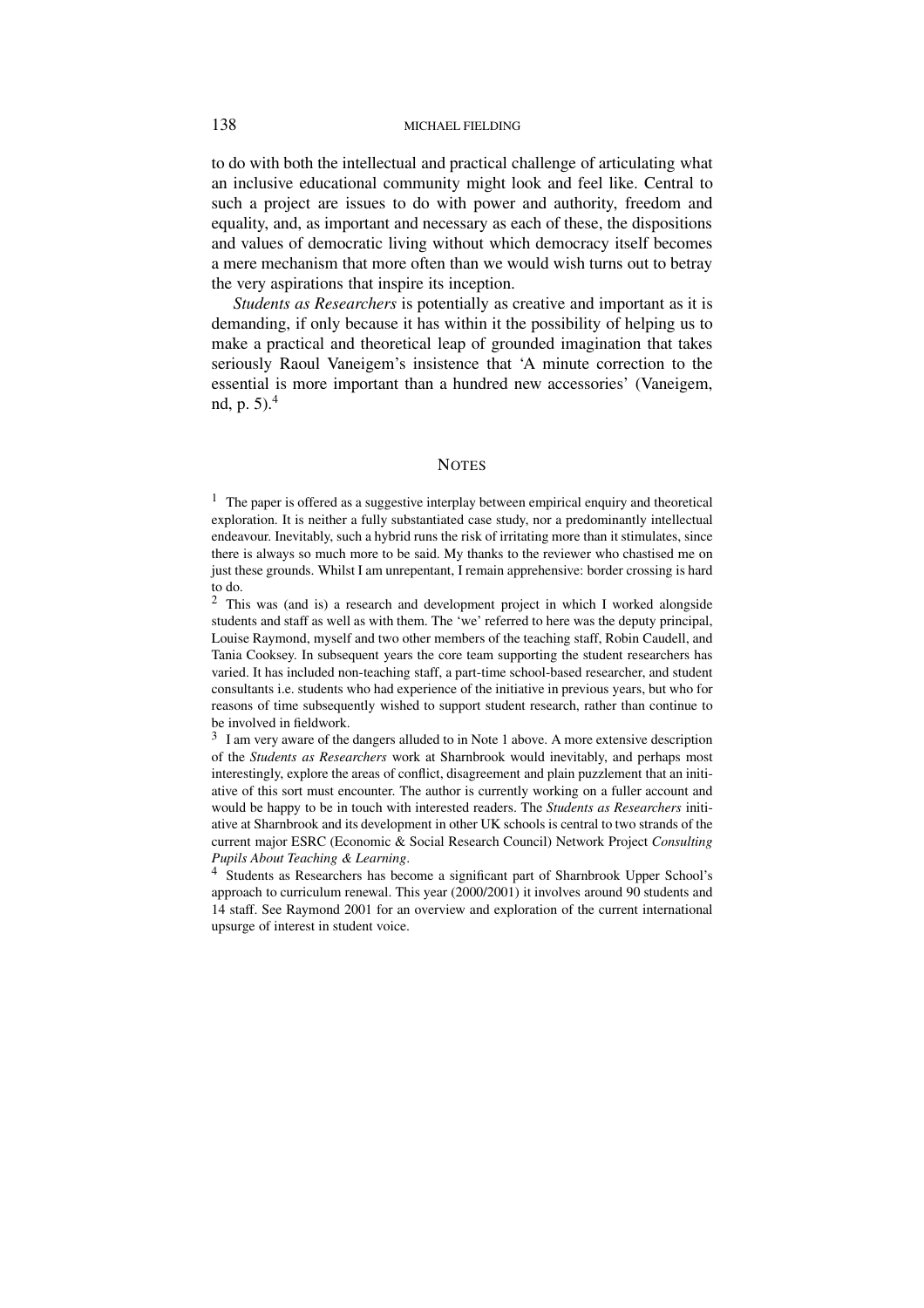#### **REFERENCES**

Alcoff, L. (1991/2). The problem of speaking for others. *Cultural Critique* **20** Winter, 5–32. Atweh, B. & Burton, L. (1995). Students as researchers: Rationale and critique. *British*

*Educational Research Journal* **21**(5), 561–575.

- Atweh, B., Christensen, C. & Dornan, L. (1998). Students as action researchers. In B. Atweh, S. Kemmis & P. Weeks (eds), *Action Research in Practice: Partnership for Social Justice in Education* (pp. 114–138). London: Routledge.
- Barnes, D., Johnson, G., Jordan, S., Layton, D., Medway. P. & Yeomans, D. (1987). *The TVEI Curriculum 14–16: An Interim Report Based on Case Studies in Twelve Schools.* University of Leeds: School of Education.
- Bartfai, N. & Webb-Dempsey, J. (1997). *Students as Researchers: Research from the Inside-Out, Reform from the Bottom Up.* Paper presented to the Annual Meeting of the American Educational Research Association, Chicago, 14 pp.
- Bryant, C., Lee, L.E. & Levin, B. (1997). *Developing Student Voice: A Follow-Up Study with Students as Researchers.* Paper presented at the Annual Meeting of the American Educational Research Association, Chicago, 7 pp.
- Cockburn, C. & Hunter, L. (1999). Transversal politics and translating practices. *Soundings* **12** Summer, 89–93.
- Campbell, P., Edgar, S. & Halsted, A. (1994). Students as evaluators. *Phi Delta Kappan* **76**(2) October, 160–165.
- Connolly, P. (1997). In search of authenticity: Researching young children's perspectives. In A. Pollard, D. Thiessen & A. Filer (eds), *Children and Their Curriculum* pp. 162–183. London: Falmer Press.
- Doherty, P. (1997). Engaging students on the margins in educational research. *Emotional & Behavioural Difficulties* **2**(3) Winter, 45–49.
- Duffield, J. & Allan, J. (1999). The learner's voice in raising an LEA's achievement strategy. *Management in Education* **13**(5), 21–23.
- Egan-Robertson, A. & Bloome, D. (1998). *Students as Researchers of Culture & Language in Their Own Communities.* Cresskill, NJ: Hampton Press.
- Fielding, M. (1989). Liberte, egalite, fraternite ou la mort: Towards a new paradigm for the comprehensive school. In H. Lauder & P. Brown, (eds), *Education: In Search of a Future?* Lewes: Falmer Press.
- Fielding, M. (1998). *Students as Researchers: From Data Source to Significant Voice.* Paper presented at the 11th Congress for School Effectiveness & Improvement, University of Manchester, UK 4–7 January 16pp.
- Fielding, M. (1999). Radical collegiality: Affirming teaching as an inclusive professional practice. *Australian Educational Researcher* **26**(2), 1–34.
- Fielding, M. (2000). Community, philosophy and education policy: Against the immiseration of contemporary schooling. *Journal of Education Policy* **15**(4), 397–415.
- Fielding, M. (2001 forthcoming). Beyond the rhetoric of student voice: New departures or new constraints in the transformation of 21st century schooling? *Forum* **43**(2).
- Fielding, M., Fuller, A. & Loose, T. (1999). Taking pupil perspectives seriously: The central place of pupil voice in primary school improvement. In G. Southworth & P. Lincoln (eds), *Supporting Improving Primary Schools* (pp. 107–121). London: Falmer.
- Fielding, M. & Prieto, M. (2000). Investiganio con Estudiantes: Una Experiencia de Practica Democrática Paideia 28 pp. 105–128.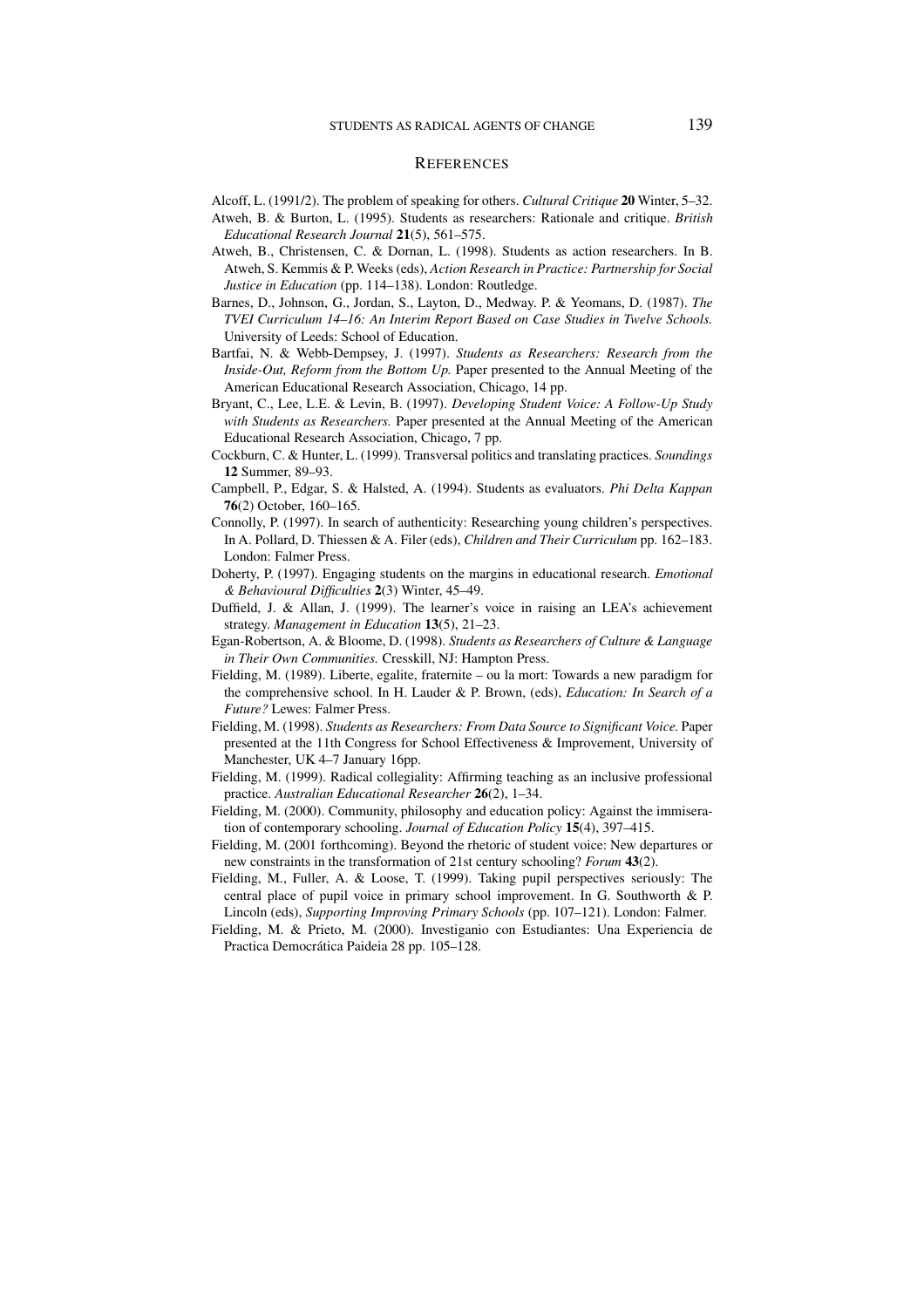- Garcia, F., Kilgore, J., Rodriguez, P. & Thomas, S. (1995). 'It's like having a metal detector at the door': A conversation with students about voice. *Theory into Practice* **34**(2) Spring, 138–144.
- Goldman, G. & Newman, J.B. (1998). *Empowering Students to Transform Schools*. Thousand Oaks, CA: Corwin Press.
- Groundwater-Smith, S. (1999). *Students as Researchers and the 'Why' Question.* Paper presented at the Annual Conference of the British Educational Research Association, University of Sussex, 11 pp.
- Hart, R.A. (1992). *Children's Participation: From Tokenism to Citizenship. Innocenti Essays No. 4*. Florence: UNICEF International Child Development Centre.
- Humphries, B. (1994). Empowerment and social research: Elements of an analytic framework. In B. Humphries & C. Truman (eds), *Rethinking Social Research: Anti- discriminatory Approaches in Research Methodology* (pp. 185–204). Aldershot: Avebury.
- John, M. (1996). Voicing: Research and practice with the silenced. In M. John (ed), *Children in Charge: The Child's Right to a Fair Hearing* (pp. 3–24). London: Jessica Kingsley.
- Kushman, J.W. (1997). *Look Who's Talking Now: Student Views of Learning in Restructuring Schools.* Portland, Or: Northwest Regional Educational Laboratory.
- Kranendonk, H. & Quilling, M. (1996). *An Urban District Student Survey Process where Secondary Students were the Primary Researchers.* Paper presented to the Annual Meeting of the American Educational Research Association, 24 pp.
- Lincoln, Y (1993). I and thou: Method, voice, and roles in research with the silenced. In D. McLaughlin & W.G. Tierney (eds), *Naming Silenced Lives* (pp. 9–27). New York: Routledge.
- Lincoln, Y. (1995). In search of students' voices. *Theory into Practice* **34**(2) Spring, pp. 88– 93.
- MacBeath, J. (1998). Just think about it. *Times Educational Supplement* **18** April, 13.
- MacBeath, J. (1999a). *Schools Must Speak for Themselves.* London: Routledge.
- MacBeath, J. (1999b). *Students Speak for Themselves*. Paper presented at the Annual Conference of the British Educational Research Association, University of Sussex, 13 pp.
- National Center for Service Learning in Early Adolescence (1994). *Student Evaluators: A Guide to Implementation.* New York: National Center for Service Learning in Early Adolescence.
- Nieto, S. (1994). Lessons from students on creating a chance to dream. *Harvard Educational Review* **64**(4) Winter, 392–426.
- Oldfather, P. (1995). Songs 'come back most to them': Students' experiences as researchers. *Theory into Practice* **34**(2) Spring, 131–137.
- Pickering, J. (1997). *Involving Pupils.* SIN (School Improvement Network) Research Matters No. 6 Spring London: University of London Institute of Education, 8 pp.
- Prieto, M. (2001 forthcoming). Students as agents of democratic renewal in Chile. *Forum* **43**(2).
- Rafferty, S. (1997). *Giving Children a Voice: What Next? A Study from One Primary School*. Spotlights No. 65 Edinburgh: Scottish Council for Research in Education, 6 pp.
- Raymond, L. (2001 forthcoming). Student involvement in school improvement: From data source to significant voice. *Forum* **43**(2).
- Rudduck, J., Chaplin, R. & Wallace, G. (eds) (1996). *School Improvement: What Can Pupils Tell Us?* London: Fulton.